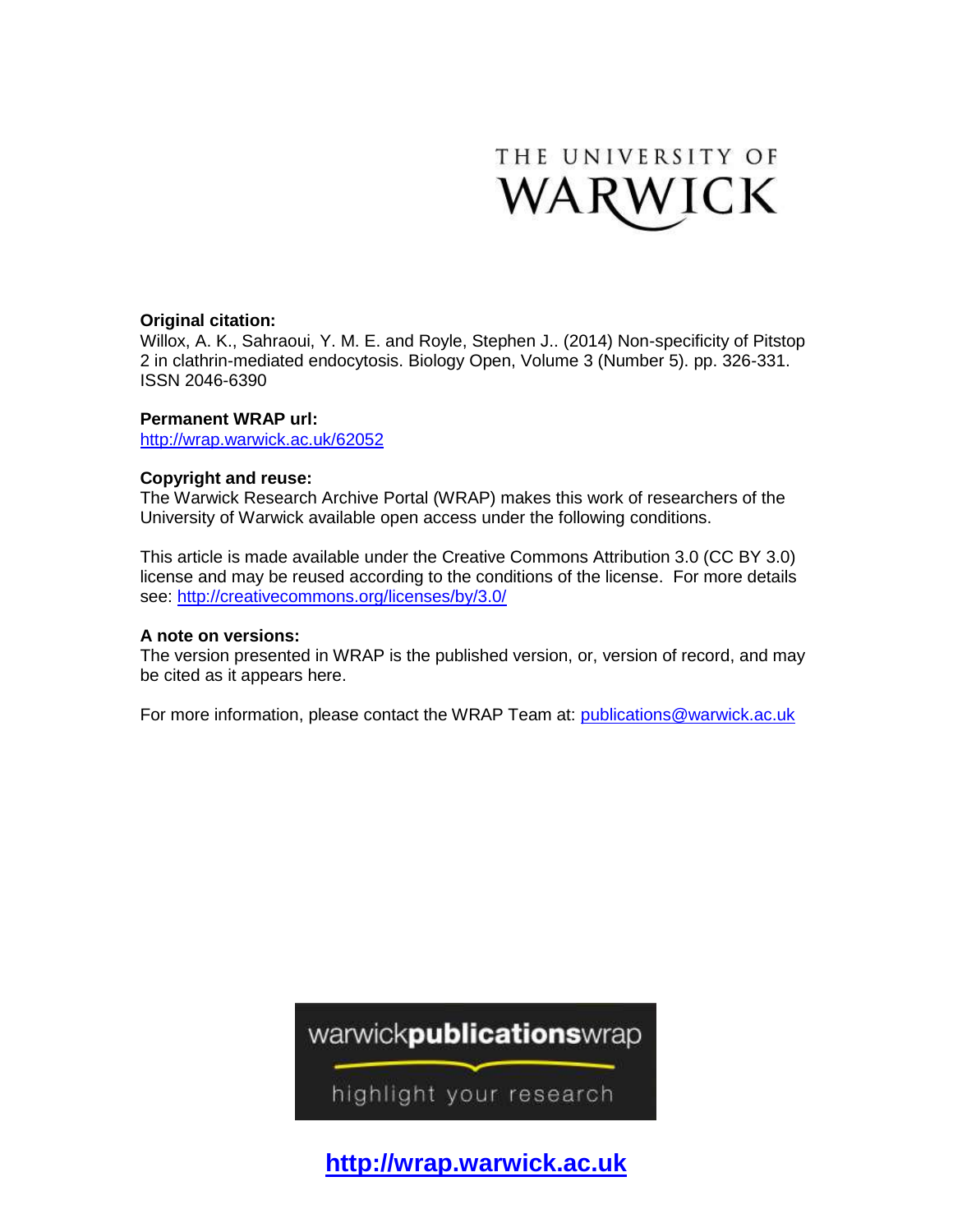## RESEARCH ARTICLE

# Non-specificity of Pitstop 2 in clathrin-mediated endocytosis

Anna K. Willox<sup>1</sup>, Yasmina M. E. Sahraoui<sup>1</sup> and Stephen J. Royle<sup>1,2,</sup>\*

## ABSTRACT

Small molecule inhibitors of clathrin-mediated endocytosis are highly desired for the dissection of membrane trafficking pathways in the lab and for potential use as anti-infectives in the clinic. One inhibition strategy is to prevent clathrin from contacting adaptor proteins so that clathrin-mediated endocytosis cannot occur. ''Pitstop'' compounds have been developed that block only one of the four functional interaction sites on the N-terminal domain of clathrin heavy chain. Despite this limitation, Pitstop 2 causes profound inhibition of clathrin-mediated endocytosis. In this study, we probed for non-specific activity of Pitstop 2 by examining its action in cells expressing clathrin heavy chain harbouring mutations in the N-terminal domain interaction sites. We conclude that the inhibition observed with this compound is due to non-specificity, i.e. it causes inhibition away from its proposed mode of action. We recommend that these compounds be used with caution in cells and that they should not be used to conclude anything of the function of clathrin's N-terminal domain.

KEY WORDS: Clathrin, Endocytosis, Pitstop, Small-molecule inhibitor

## INTRODUCTION

The ability to inhibit clathrin-mediated endocytosis (CME) using a small molecule is highly desirable. Not only would this be an extremely useful tool for cell biological studies, it would also have the potential to be used in the clinic as an anti-infective during viral or bacterial infection. Until recently, only crude methods for inhibiting CME existed and none of these acted with high specificity ([von Kleist and Haucke, 2012\)](#page-6-0). The recent description of Pitstop compounds as specific clathrin inhibitors held much promise ([von Kleist et al., 2011\)](#page-6-0). However, the specificity of these compounds and what conclusions can be drawn from their use is debated [\(Dutta and Donaldson, 2012](#page-5-0); [Lemmon and Traub, 2012](#page-5-0)).

A key step in CME is the engagement of adaptor proteins by clathrin [\(McMahon and Boucrot, 2011](#page-5-0)). The pitstop compounds were designed to inhibit this interaction and thus block CME specifically. The N-terminal domain (NTD) of clathrin heavy chain (CHC) is a seven-bladed beta propeller that has four binding sites [\(ter Haar et al., 1998](#page-6-0); [Willox and Royle, 2012](#page-6-0)).

\*Author for correspondence [\(s.j.royle@warwick.ac.uk](mailto:s.j.royle@warwick.ac.uk))

This is an Open Access article distributed under the terms of the Creative Commons Attribution License [\(http://creativecommons.org/licenses/by/3.0\), which permits unrestricted use, distribution](http://creativecommons.org/licenses/by/3.0) [and reproduction in any medium provided that the original work is properly attributed.](http://creativecommons.org/licenses/by/3.0)

Received 14 February 2014; Accepted 13 March 2014

These sites are shown in [Fig. 1](#page-2-0) and described in detail in [Table 1.](#page-2-0) The first of these to be discovered was the groove between blades 1 and 2, which can bind "clathrin-box" motifs  $(L\Phi X \Phi [DE])$ ([Goodman et al., 1997](#page-5-0); [Krupnick et al., 1997](#page-5-0); [ter Haar et al.,](#page-6-0) [2000\)](#page-6-0). Second, a site in the centre of the propeller binds ''W-box'' motifs (PWXXW) [\(Drake and Traub, 2001](#page-5-0); [Miele et al., 2004](#page-5-0)). Third, a groove between blades 4 and 5 accommodates a third type of motif that may be related to a clathrin-box ([LI][LI]GXL) ([Kang et al., 2009\)](#page-5-0). Fourth, mutational analysis identified a final site probably between blades 6 and 7, although the sequence requirement for peptide ligands to bind at this site is still unknown [\(Willox and Royle, 2012\)](#page-6-0).

The pitstop compounds were designed to target only one of these sites: the clathrin-box motif site ([von Kleist et al., 2011](#page-6-0)). [Fig. 1B](#page-2-0) shows the interaction of clathrin-box motifs with key residues in the groove between blades 1 and 2 of the NTD. Structural studies showed that Pitstop 1 and Pitstop 2 compounds occupy the same site on the NTD, and thus block the interaction of clathrin-box motif-containing peptides with the NTD of CHC in vitro ([Fig. 1C\)](#page-2-0) [\(von Kleist et al., 2011](#page-6-0)).

Previously it was shown that any one of the four interaction sites on the CHC NTD is sufficient to support CME in human cells. Moreover, inhibition comparable to removal of the NTD only occurs after all four sites have been mutated ([Willox and](#page-6-0) [Royle, 2012\)](#page-6-0). Thus it is very surprising that pitstops, compounds that bind only at the CBM site on the NTD in vitro, can block CME effectively in cells ([von Kleist et al., 2011\)](#page-6-0). This raised questions about their specificity of action in CME ([Lemmon and](#page-5-0) [Traub, 2012\)](#page-5-0).

Recent work has shown that Pitstop 2 inhibits clathrinindependent endocytosis in addition to blocking CME. The authors showed that clathrin-independent endocytosis of two different cargo proteins was inhibited by Pitstop 2 [\(Dutta et al.,](#page-5-0) [2012\)](#page-5-0), although whether the internalization of one of these cargos is truly clathrin-independent has been questioned [\(Stahlschmidt](#page-6-0) [et al., 2014\)](#page-6-0). This argues that the compound may either have additional off-target effects or that the inhibition of CME and clathrin-independent endocytosis is via a common mechanism that does not involve clathrin at all, possibly through the reduced mobility of integral membrane proteins [\(Dutta and Donaldson,](#page-5-0) [2012; Dutta et al., 2012; Lemmon and Traub, 2012](#page-5-0)). An additional off-target effect of Pitstop 2 is a change in vesicular and mitochondrial pH in neurons ([Hua et al., 2013](#page-5-0)).

In this paper we set out to test the specificity of action of pitstop compounds in CME. Our goal was to establish what conclusions, if any, can be drawn about clathrin function using these compounds. In their critique of pitstops, Lemmon and Traub stated ''it will certainly be interesting to determine whether pitstops interfere with clathrin-mediated endocytosis when only the surface chemistry of the clathrin-box site is altered by sitedirected mutagenesis'' [\(Lemmon and Traub, 2012\)](#page-5-0). This is precisely the method of testing that we report here. Our results indicate that Pitstop 2 has inhibitory effects outside of the NTD of

<sup>&</sup>lt;sup>1</sup>Department of Cellular and Molecular Physiology, Institute of Translational Medicine, University of Liverpool, Liverpool L69 3BX, UK. <sup>2</sup>Division of Biomedical Cell Biology, Warwick Medical School, Gibbet Hill Road, Coventry CV4 7AL, UK.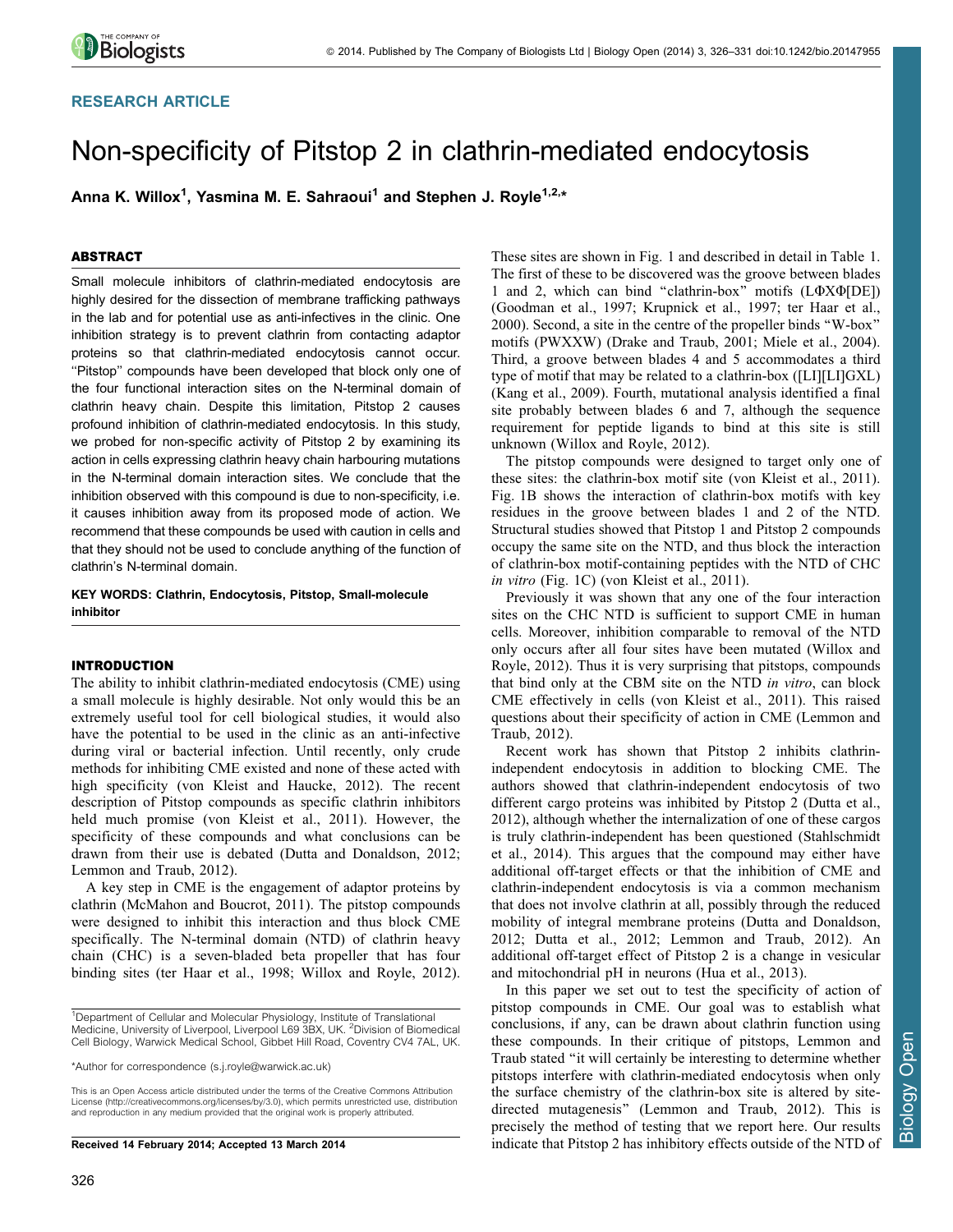<span id="page-2-0"></span>

Fig. 1. Structural view of interactions at the N-terminal domain of clathrin. (A) Structural model of CHC(1–363), comprising the seven-bladed b-propeller (blue, 1–330) and linker (grey). The interaction sites listed in Table 1 are shown together with their respective ligands. The model is an alignment of three separate structures 1UTC, 1C9I and 3GD1. The blades of the  $\beta$ -propeller are numbered ( $\beta$ 1- $\beta$ 7). (B) Cartoon view of the clathrin-box motif interaction site (Site 1). The ligand AVSLLDLA from  $\beta$ 3-subunit of AP-3 (PDB code 1C9I) is shown together with residues that were targeted for the C+ mutation (Table 1). (C) Surface view of the N-terminal domain in the same orientation as panel B, showing the clathrin-box motif peptide binding in the groove between blades 1 and 2. Positions of the residues targeted for mutation C+ are indicated. (D) Same view as panel C, but showing the NTD in complex with Pitstop 2 (PDB code 4G55). Pitstop 2 occupies the groove that clathrin-box motif-containing peptides bind, and this is believed to be its mode of action. No significant density for the ligand is found elsewhere on the NTD ([von Kleist et al., 2011](#page-6-0)). Note that in 4G55, two alternative positions for side chains of Lys96 and Lys98 are present, conformation B is shown.

CHC. We suggest that results from experiments using pitstops should be treated with caution and these compounds should not be used to conclude anything about the function of the NTD of clathrin in cells.

#### MATERIALS AND METHODS

All cell culture reagents were from Life Technologies (UK) or Sigma– Aldrich (UK), unless stated otherwise. Pitstop 1 and Pitstop 2 were gifts from Megan Chircop and Phil Robinson (Children's Medical Research Institute, Sydney, Australia). All plasmids were available from previous work [\(Hood et al., 2013](#page-5-0); [Willox and Royle, 2012\)](#page-6-0), with the exception of plasmids for expression of mutant MBP-CHC(1–1074)-His6 in bacteria. These were made by standard site-directed mutagenesis. All plasmids were verified by automated sequencing.

Cell culture and flow cytometry was as described previously [\(Willox](#page-6-0) [and Royle, 2012\)](#page-6-0). Briefly, HeLa cells were maintained in DMEM supplemented with 10% fetal bovine serum and 100 units/ml penicillin/ streptomycin at  $37^{\circ}$ C and  $5\%$  CO<sub>2</sub>. Cells were transfected using Lipofectamine 2000 (siRNA) or Gene Juice (plasmid, Merck) according to the manufacturers' recommendations. We used a ''twohit" protocol: cells were transfected with siRNA on day 1, split and transferred to new plates on day 2 and then transfected with the appropriate pBrain plasmids on day 3. Six hours after transfection, medium was replaced with fresh growth medium containing 5 mM sodium butyrate to increase efficiency of transfection and expression. After 16 hours (day 4), the medium was replaced and cells were assayed on day 5. The siRNA was directed against human CHC or a GL2 control siRNA was used followed by pBrain-GFP-CHC1 transfection.

Transferrin uptake was assayed using flow cytometry. Cells were first incubated for 30 minutes at 37˚C in serum-free DMEM, with Pitstop compounds  $(30 \mu M)$  or with DMSO control  $(0.1\%)$ . Cells were then trypsinized for 3 min at 37˚C, briefly pelleted and then incubated with 50 µg/ml Alexa Fluor 647-conjugated transferrin for 5 min at  $4^{\circ}$ C. The cells were moved to  $37^{\circ}$ C and incubated for 10 minutes. Cells were pelleted, washed once in PBS, acid-washed twice (0.1 M glycine, 150 mM NaCl, pH 3), and resuspended in PBS containing 1% BSA.

Flow cytometry was done using a two-laser, four-color FACSCalibur flow cytometer (Becton Dickinson, Oxford, United Kingdom). Typically, 1,000–10,000 cells were analyzed per experiment. Cells were gated so that only cells expressing GFP above a threshold, identical for all constructs, were included in the analysis (as shown in [Fig. 2](#page-3-0)). The median Alexa Fluor 647-transferrin signal from the gated cells was used to compare and plot data.

Protein purification and binding experiments were carried out as previously described ([Hood et al., 2013](#page-5-0)). For in vitro binding assays involving TACC3, 50 µg of GST or GST-tagged TACC3 was incubated with 2 µg/ml Aurora A kinase (Millipore) or BSA, 2 µg/ml GST-TPX2(1–43) and 10 mM MgATP for 2 hours at  $30^{\circ}$ C in reaction buffer (50 mM Tris.HCl, pH 7.5, 150 mM NaCl, 0.1 mM EGTA). This phosphorylated protein was then used for the binding reaction. For GST or GST- $\beta$ 2 appendage and hinge (616–951), proteins were not phosphorylated. For binding, GST-protein was incubated with 30 µl of glutathione sepharose  $4B$  in a total volume of  $200 \mu l$  NET-2 buffer (50 mM Tris.HCl, pH 7.5, 150 mM NaCl, 0.5% NP-40 substitute, containing 0.1 mg/ml of MBP-CHC(1–1074) or mutant versions. Proteins were incubated overnight with rotation at 4˚C, then spun at  $10,000 \times g$  for 2 min. Supernatant was retained and beads were washed 4 times with 1 ml NET-2. 30  $\mu$ l of 2×Laemmli buffer was added to the

Table 1. Interaction sites on the N-terminal domain of clathrin heavy chain

|                                   | Adaptor motif | Key residues      | Examples                 | Mutant | Details      |
|-----------------------------------|---------------|-------------------|--------------------------|--------|--------------|
| Site 1: Clathrin-box motif        | LΦXΦ[DE]      | lle80             | $AP-2$ $\beta$ 2-subunit | $C+$   | <b>T87A</b>  |
|                                   |               | Thr <sub>87</sub> | Amphiphysin              |        | Q89A         |
|                                   |               | Gln89             | $\beta$ -arrestin 1      |        | <b>K96E</b>  |
|                                   |               | Phe91             |                          |        | <b>K98E</b>  |
|                                   |               | Lys96             |                          |        |              |
|                                   |               | Lys98             |                          |        |              |
| Site 2: W-box motif               | <b>PWXXW</b>  | Phe <sub>27</sub> | Amphiphysin              | D      | Q152L        |
|                                   |               | Gln152            | SNX9                     |        | 1154Q        |
|                                   |               | lle154            |                          |        |              |
|                                   |               | lle170            |                          |        |              |
| Site $3: \beta$ -arrestin 1L site | [LI][LI]GXL   | Arg188            | β-arrestin 1L            | Е      | <b>R188A</b> |
|                                   |               | Gln192            | $AP-2$ $\beta$ 2-subunit |        | Q192A        |
| Site 4: Fourth site               | Unknown       | Glu11             | Unknown                  | G      | E11K         |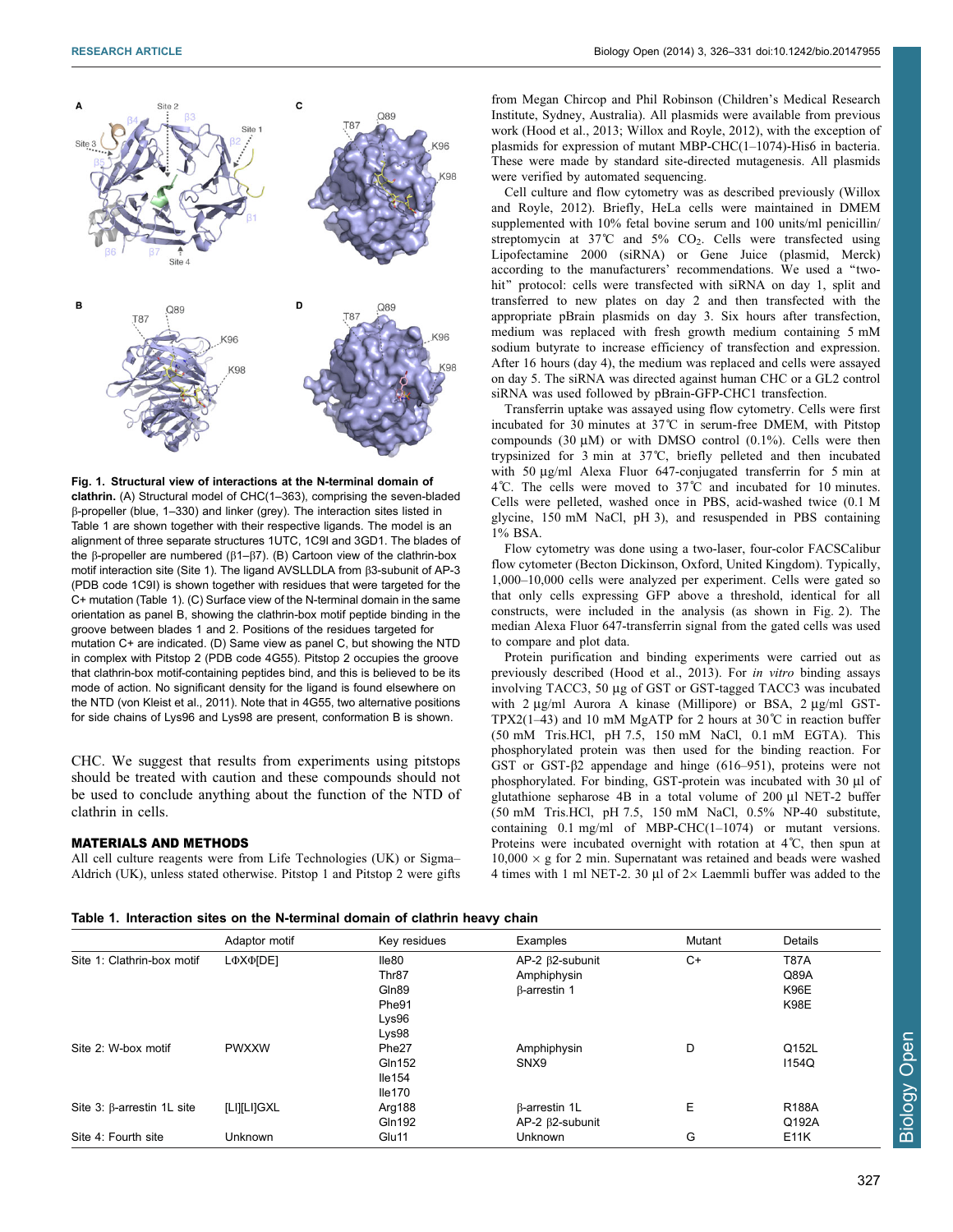<span id="page-3-0"></span>

## Fig. 2. Pitstop 2 inhibits clathrin-mediated endocytosis non-specifically. (A) Typical data from transferrin uptake experiments with clathrin-depleted cells expressing GFP-CHC(1–1675) (C+ mutant). Cells were treated with DMSO or Pitstop 1 (30  $\mu$ M) or Pitstop 2 (30  $\mu$ M) for 30 min during serum starvation, as indicated. A pseudocoloured bivariate histogram is shown for GFP

intensity versus transferrin-Alexa647 fluorescence. The GFP-positive cells were a clearly discerned population that could be gated and analysed as indicated. (B) Histogram to show the frequency of clathrin-depleted cells with a given transferrin uptake expressing full-length RNAi-resistant GFP-tagged CHC harbouring the C+ mutations. Histograms were generated from data gated as indicated in panel A. Note the logarithmic scale on the x-axis. (C) Bar charts to summarise transferrin uptake experiments. Cells were transfected as indicated. Median transferrin-Alexa647 (above) or GFP (below) fluorescence values from cells gated for GFP expression are shown as mean  $\pm$  s.e.m. from four independent experiments.

beads, they were denatured at  $100^{\circ}$ C for 5 min and half was analyzed by western blot along with  $5 \mu l$  of the supernatant.

Data analysis and presentation were done using Igor Pro 6.34 (Wavemetrics) or PyMol (DeLano Scientific). Figures were assembled in Adobe Illustrator CS5.1.

## RESULTS

We have previously used a strategy to test the function of various CHC mutants by depleting endogenous CHC by RNAi and simultaneously expressing an RNAi-refractory version of CHC that is tagged with GFP ([Willox and Royle, 2012](#page-6-0)). In the present study we again used this system and measured the uptake of fluorescent transferrin using flow cytometry. The uptake of transferrin is used because it is known to be by AP2-dependent CME ([Motley et al., 2003\)](#page-6-0). Using flow cytometry, the cells depleted of endogenous clathrin and expressing GFP-tagged proteins can be gated according to GFP fluorescence (Fig. 2A) and the uptake within the gate analysed (Fig. 2B). As previously described, transferrin uptake was inhibited by depletion of CHC and this inhibition was rescued by the expression of full-length CHC, but not by a CHC mutant lacking the N-terminal domain  $(\Delta NTD)$  (Fig. 2C). Three further CHC mutants were tested in parallel. These were: mutant C+ targeting the clathrin-box motif site, mutant G targeting the "fourth site", and mutant C+G, which combined these two sets of mutations [\(Table 1\)](#page-2-0). As described previously, all three CHC mutants could support CME to the same extent as wild-type CHC (Fig. 2C).

In order to test the specificity of Pitstop 2, cells were preincubated with the compound  $(30 \mu M)$  for 30 min during serum starvation. This treatment inhibited transferrin uptake in all conditions compared to DMSO control cells (Fig. 2C). The amount of transferrin uptake in Pitstop 2-treated control RNAi cells was equivalent to that in control-treated CHC RNAi cells. In clathrin-depleted cells expressing either GFP or CHC mutants, Pitstop 2 caused a further inhibition of residual transferrin uptake (Fig. 2C). The inhibition of transferrin uptake in CHC mutants C+ and C+G is particularly noteworthy as these mutants are predicted to be unable to bind peptides bearing clathrin-box motifs [\(Fig. 1](#page-2-0); [Table 1\)](#page-2-0). Indeed, this is the rationale for the design of pitstop compounds. This result indicates a non-specific inhibitory action of Pitstop 2 on CME.

The inhibition of CME by Pitstop 2 was not a result of the drug acting on a subset of cells, but instead the inhibition was global (Fig. 2A,B). Histograms of transferrin uptake in clathrin-depleted cells expressing the C+ mutant clearly show that the entire population of cells is shifted to the left, with a single peak (Fig. 2B). These plots also shows that Pitstop 1, a compound that occupies the same NTD site, has no discernible effect (Fig. 2A,B). Note that the expression of GFP-tagged CHC constructs is not affected by the brief Pitstop 2 treatment, nor are there discernible differences in the expression of the mutants used (Fig. 2C, lower graph).

In a further iteration of this experiment we tested additional CHC mutants and uptake in every case was inhibited by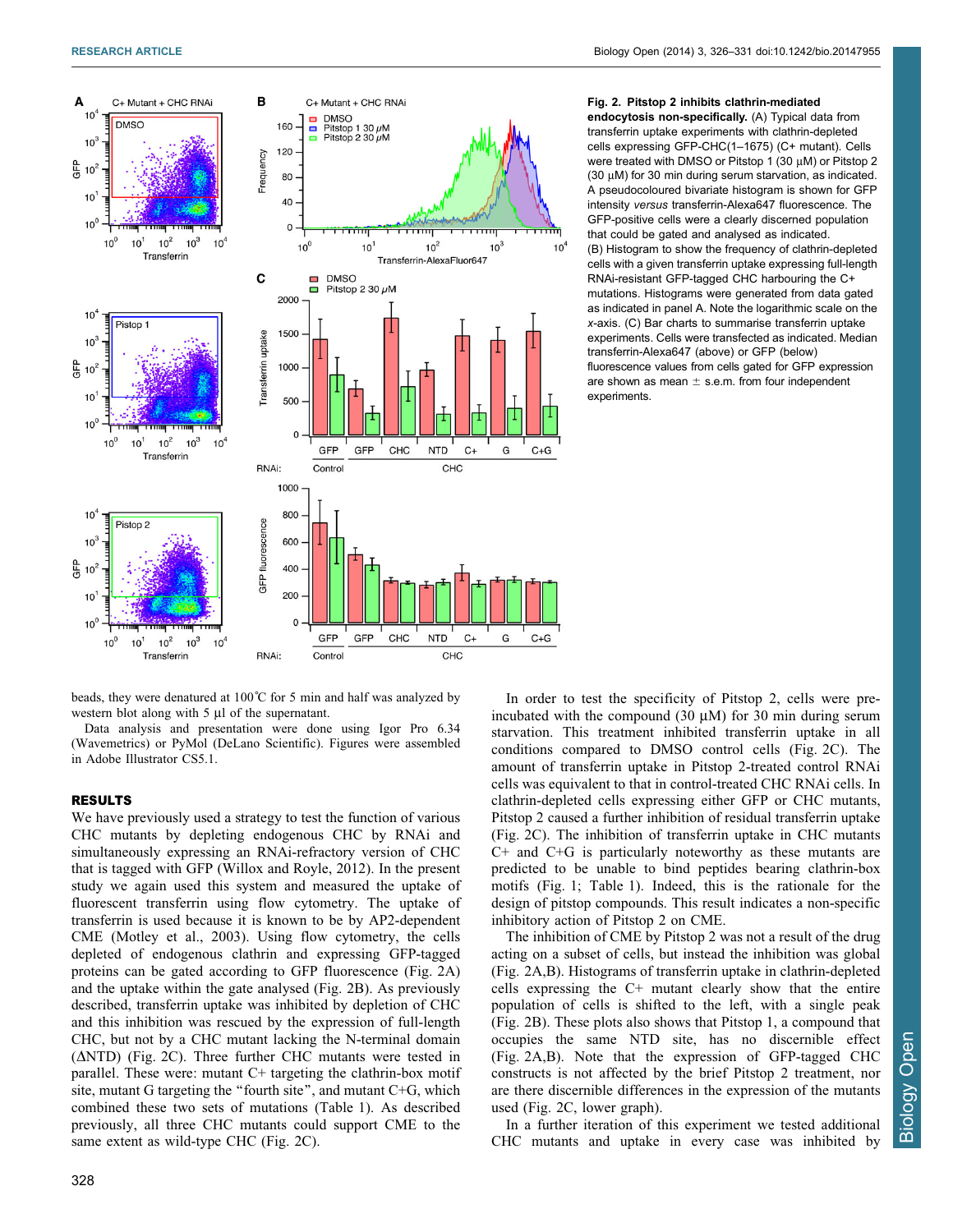

Fig. 3. The inhibition of CME by Pitstop 2 is not confined to the clathrinbox site. Bar chart of a single transferrin uptake experiment. Cells were transfected as indicated. Median transferrin-Alexa647 fluorescence values from cells gated for GFP expression are shown.

pre-incubation with Pitstop 2 (Fig. 3). These CHC mutants included mutant D and mutant E in which the W-box site or the b-arrestin 1L site were targeted by mutation, respectively ([Table 1\)](#page-2-0). In addition, a triple site mutant C+DE was also tested, this mutant has only one functional site, the fourth site ([Willox and Royle, 2012](#page-6-0)). Again, CME in clathrin-depleted cells expressing these mutants was blocked by Pitstop 2 (Fig. 3).

Together, these observations suggest that Pitstop 2 acts nonspecifically to inhibit CME. First, it is extremely unlikely that the mode of action of Pitstop 2 is as described: by solely blocking the clathrin-box motif-binding groove on the NTD. Second, the compound cannot discriminate between CHCs that harbour mutation of any of the interaction sites on the NTD.

The conclusion that Pitstop 2 acts non-specifically, that is, by not acting solely at the CBM-binding site rests on the C+ mutations being sufficient to disrupt the binding of clathrin-box motifs to the NTD of CHC. If they were not, it could be that there was residual binding to the mutant that is then inhibited by pitstop occupancy. To test this possibility, we analysed the in vitro binding of CHC fragments containing the NTD to GST-tagged recombinant  $\beta$ 2 hinge and appendage domains (Fig. 4A). MBP-tagged CHC(1– 1074) bound tightly to  $GST-\beta2(616-951)$  but not to  $GST$  alone. Mutation of the CBM-binding site (mutant  $C^+$ ) or the  $\beta$ -arrestin 1L site (mutant E) prevented binding, while mutation of the other two sites individually had no effect. The C+ or E mutations did not cause gross changes in the protein structure, as binding to phosphoTACC3 remained intact (Fig. 4B). These experiments indicate that C+ mutations are sufficient to prevent in vitro interactions with endocytic adaptors via this groove. The inhibition of CME by Pitstop 2 in clathrin-depleted cells expressing the C+ mutant CHC is therefore due to a non-specific activity.

## **DISCUSSION**

Specific inhibitors of CME are highly desired for molecular dissection of trafficking pathways in the lab or for their potential use as anti-infectives in the clinic. Classical methods for inhibition of CME include treatment of cells with hypertonic sucrose or depletion of intracellular potassium [\(Heuser and](#page-5-0) [Anderson, 1989; Larkin et al., 1983\)](#page-5-0). While these methods are effective, they clearly have off-target effects that limit their use and so the design of more selective inhibitors is needed ([Dutta](#page-5-0) [and Donaldson, 2012](#page-5-0)).

At the turn of the century, the model for how clathrin engages with the adaptor layer during CME was that the NTD of CHC



Fig. 4. Mutation of the clathrin-box site is sufficient to block interaction with clathrin-box motif-containing proteins. Results of a typical binding experiment to analyse the role of the four interaction sites on the NTD of CHC. Wild-type MBP-CHC(1–1074)-His6 or indicated mutants were incubated with (A) GST or GST-b2 adaptin (616–951) or (B) GST or GST-TACC3-His6 that were phosphorylated with Aurora A/TPX2, before pull-down on glutathione beads. Bound, and a sample of unbound, material was separated by SDS-PAGE and transferred to nitrocellulose for western blotting using an anti-CHC (TD.1) antibody. Markers indicate position of 150 kDa.

binds AP-2 via a CBM in the linker region of  $\beta$ 2 subunit of the heterotetrameric adaptor complex, AP-2 [\(Goodman et al., 1997](#page-5-0); [Krupnick et al., 1997](#page-5-0); [ter Haar et al., 2000](#page-6-0)). This rationale was used for the development of clathrin inhibitors, pitstops ([von](#page-6-0) [Kleist et al., 2011\)](#page-6-0). However, multiple lines of evidence demonstrate that this original model was oversimplified. First, three other interaction sites on the NTD of CHC were subsequently identified ([Drake and Traub, 2001; Kang et al.,](#page-5-0) [2009; Miele et al., 2004;](#page-5-0) [Willox and Royle, 2012\)](#page-6-0). Second, it was demonstrated that multiple sites are used for clathrin function in yeast and human cells [\(Collette et al., 2009;](#page-5-0) [Willox and Royle,](#page-6-0) [2012\)](#page-6-0). Third, interaction sites on the leg of CHC may play a role in adaptor engagement [\(Edeling et al., 2006; Knuehl et al., 2006](#page-5-0)). Much of this information was known when the pitstops were first described. The effectiveness of Pitstop 2 in inhibiting CME directly contradicts the claims of its specific action. Lemmon and Traub explored this contradiction in their critique of pitstops ([Lemmon and Traub, 2012](#page-5-0)).

In this short study we tested the extent of Pitstop 2 nonspecificity. We found that Pitstop 2 inhibited CME regardless of which CHC mutant actually mediated endocytosis. Clathrindepleted cells that expressed CHC with the C+ mutation, which blocks the binding of clathrin-box motifs to the NTD, can support normal CME. Pitstop 2 efficiently inhibited CME in these cells. Since CME in these cells is independent of interactions at the groove where Pitstop 2 is proposed to act, then the inhibitory action is a sign of non-specificity.

There is very little evidence that in cells, Pitstop 2 acts in the way it is does *in vitro*, *i.e.* binds in the groove that accommodates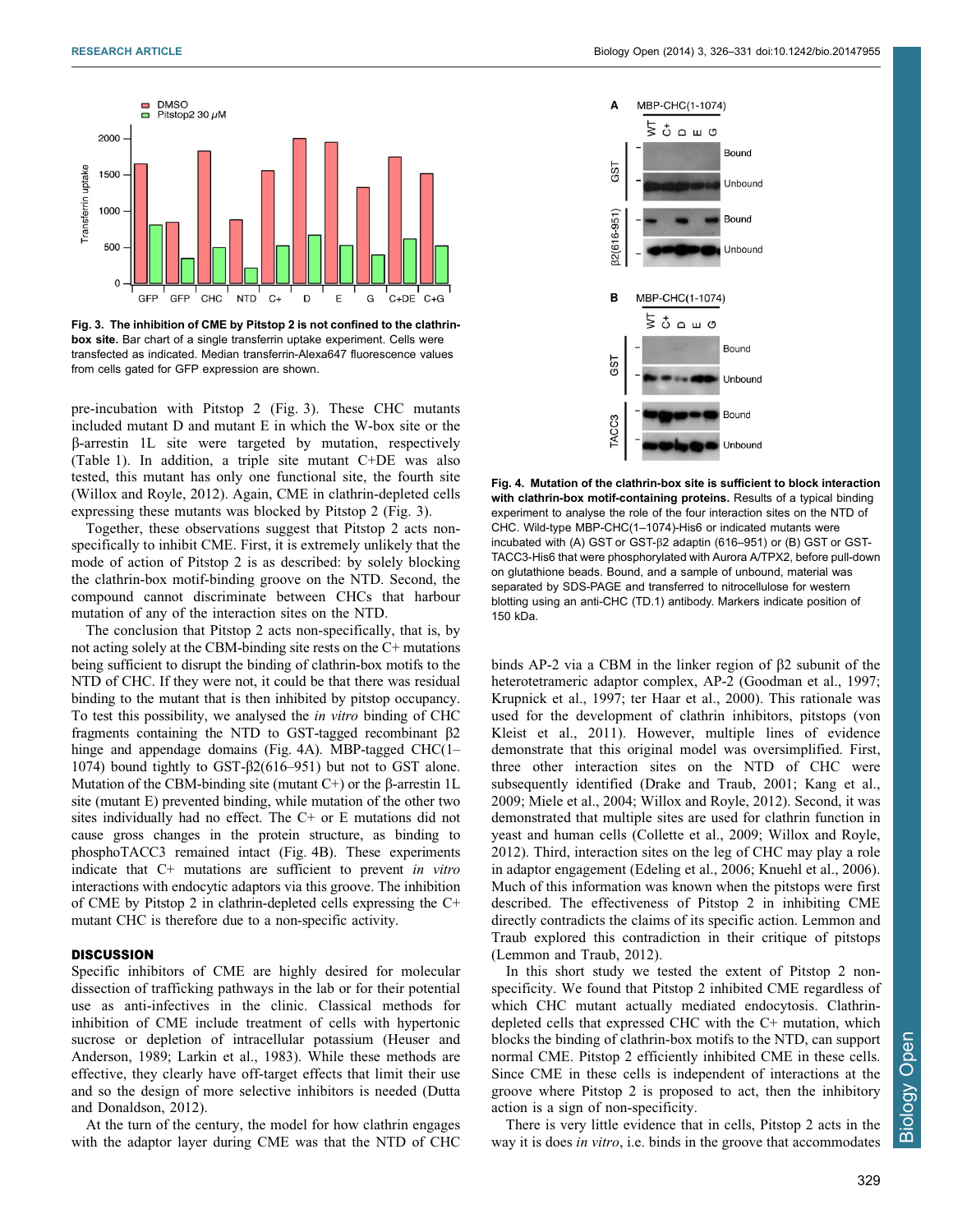<span id="page-5-0"></span>clathrin-box motif peptides. Clathrin and TACC3 remain on the mitotic spindle when cells are treated with Pitstop 2 at doses that inhibit CME ([Smith et al., 2013](#page-6-0)). Since the C+ mutation in CHC prevents clathrin binding to the mitotic spindle in concert with phosphoTACC3 (Hood et al., 2013), this argues that the compound either does not bind at this site in cells or that its binding is too low affinity to outcompete the interaction of clathrin–TACC3 with microtubules.

What is the extent of the non-specificity of action? There are three realms of non-specific action that can be considered. The first is that Pitstop 2 acts non-specifically to block all four interaction sites on the NTD of CHC. We found that Pitstop 2 was inhibitory for all CHC mutants, including the C+DE mutant, which only has one operational site [\(Table 1\)](#page-2-0). Since any of the four interaction sites can support CME ([Willox and Royle, 2012](#page-6-0)), then this realm of non-specific action would explain our observations. The second is that it blocks other interaction sites on CHC outside of the NTD. This is difficult to test in cells because a CHC mutant that lacks all four interaction sites  $(ΔNTD)$ or CDEG ([Willox and Royle, 2012\)](#page-6-0)) is unable to support endocytosis and so we cannot test for a non-specific inhibitory action of Pitstop 2 using this mutant. It is possible that the compound blocks other sites on CHC such as those on the ankle, but there is no experimental evidence to suggest that this is the case. The third realm is that the inhibitory action of Pitstop 2 is completely non-specific, i.e. not acting on CHC at all. In vitro binding assays showed that other interactions in membrane trafficking such as between amphiphysin 1 and  $\alpha$ -subunit of AP-2 were only minimally affected by Pitstop 2, although this was not tested in cells ([von Kleist et al., 2011](#page-6-0)). This argues against a scenario where pitstops non-specifically inhibit each and every peptide–peptide interaction in CME. However, the inhibition of clathrin-independent endocytosis indicates that Pitstop 2 acts on other non-clathrin target(s) (Dutta et al., 2012). The observation of changes in mitotic progression that may be unrelated to clathrin also point to off-target effects of this compound [\(Smith](#page-6-0) [et al., 2013\)](#page-6-0).

The next generation of 1,8-naphthalimide clathrin inhibitors have now been reported (MacGregor et al., 2014). As a class of compounds, several inhibit NTD interactions in vitro yet only Pitstop 2 inhibits CME in cells (MacGregor et al., 2014). Pitstop 1 is apparently able to inhibit CME when microinjected into cells and it is assumed that other similar compounds cannot permeate cells to exert an inhibitory effect. The permeability of these compounds has not been tested directly and so it is possible that these compounds can enter cells and are selective for the clathrinbox motif site on clathrin. Like the C+ mutation this would not be sufficient to block CME, giving the impression that they are unable to enter cells. If this is the case then the inhibition of CME by Pitstop 2 is unusual for this class of compounds and would suggest an entirely non-specific action.

Our study highlights the non-selectivity of Pitstop 2 for CHC during CME and, in light of these concerns, we recommend that these compounds should not be used to draw conclusions about CHC NTD function in cells. Drugging protein–protein interactions is extremely challenging and any attempts to generate new clathrin inhibitors are much appreciated by cell biologists. Our understanding of how clathrin interacts with the adaptor layer is incomplete. Which of the four sites on the NTD are used and when? Is the ankle site essential for interactions? Answers to these questions may allow for further inhibitor design or rule out clathrin–adaptor interactions as a reasonable target for inhibition.

We hope this critical appraisal of pitstop selectivity does not hinder further development of CME inhibitors, which would be a tremendous asset to the cell biologist's toolbox. Hopefully in the future we will have truly selective inhibitors of key interactions within CME. Unfortunately, we are not at that point yet.

#### Acknowledgements

We thank Samantha Williams for help with binding experiments, Richard Bayliss for advice on interpretation of PDB files, Saty Kaur and Laura Wood for critically reading the manuscript, and other Royle Lab members for discussion. We are very grateful to Megan Chircop and Phil Robinson, who generously donated the pitstop compounds that were used in this study. Thanks also to James Woodgett who encouraged S.J.R. in 140 characters to write up this work.

#### Competing interests

The authors have no competing interests to declare.

#### Author contributions

A.K.W. performed the flow cytometry experiments. Y.M.E.S. did the binding experiments. S.J.R. wrote the paper.

#### Funding

This work was supported by a project grant [WT084569MA] from the Wellcome Trust and a Summer Studentship from the Wellcome Trust to Y.M.E.S.

#### References

- [Collette, J. R., Chi, R. J., Boettner, D. R., Fernandez-Golbano, I. M., Plemel, R.,](http://dx.doi.org/10.1091/mbc.E08-10-1082) [Merz, A. J., Geli, M. I., Traub, L. M. and Lemmon, S. K.](http://dx.doi.org/10.1091/mbc.E08-10-1082) (2009). Clathrin [functions in the absence of the terminal domain binding site for adaptor](http://dx.doi.org/10.1091/mbc.E08-10-1082)[associated clathrin-box motifs.](http://dx.doi.org/10.1091/mbc.E08-10-1082) Mol. Biol. Cell 20, 3401-3413.
- Drake, M. T. and Traub, L. M. [\(2001\). Interaction of two structurally distinct](http://dx.doi.org/10.1074/jbc.M104226200) [sequence types with the clathrin terminal domain beta-propeller.](http://dx.doi.org/10.1074/jbc.M104226200) J. Biol. Chem. 276[, 28700-28709.](http://dx.doi.org/10.1074/jbc.M104226200)
- Dutta, D. and Donaldson, J. G. [\(2012\). Search for inhibitors of endocytosis:](http://dx.doi.org/10.4161/cl.23967) [Intended specificity and unintended consequences.](http://dx.doi.org/10.4161/cl.23967) Cell. Logist. 2, 203-208.
- [Dutta, D., Williamson, C. D., Cole, N. B. and Donaldson, J. G.](http://dx.doi.org/10.1371/journal.pone.0045799) (2012). Pitstop 2 [is a potent inhibitor of clathrin-independent endocytosis.](http://dx.doi.org/10.1371/journal.pone.0045799) PLoS ONE 7, e45799.
- [Edeling, M. A., Mishra, S. K., Keyel, P. A., Steinhauser, A. L., Collins, B. M.,](http://dx.doi.org/10.1016/j.devcel.2006.01.016) [Roth, R., Heuser, J. E., Owen, D. J. and Traub, L. M.](http://dx.doi.org/10.1016/j.devcel.2006.01.016) (2006). Molecular [switches involving the AP-2 beta2 appendage regulate endocytic cargo](http://dx.doi.org/10.1016/j.devcel.2006.01.016) [selection and clathrin coat assembly.](http://dx.doi.org/10.1016/j.devcel.2006.01.016) Dev. Cell 10, 329-342.
- [Goodman, O. B., Jr, Krupnick, J. G., Gurevich, V. V., Benovic, J. L. and Keen,](http://dx.doi.org/10.1074/jbc.272.23.15017) J. H. [\(1997\). Arrestin/clathrin interaction. Localization of the arrestin binding](http://dx.doi.org/10.1074/jbc.272.23.15017) [locus to the clathrin terminal domain.](http://dx.doi.org/10.1074/jbc.272.23.15017) J. Biol. Chem. 272, 15017-15022.
- Heuser, J. E. and Anderson, R. G. [\(1989\). Hypertonic media inhibit receptor](http://dx.doi.org/10.1083/jcb.108.2.389)[mediated endocytosis by blocking clathrin-coated pit formation.](http://dx.doi.org/10.1083/jcb.108.2.389) J. Cell Biol. 108, [389-400.](http://dx.doi.org/10.1083/jcb.108.2.389)
- [Hood, F. E., Williams, S. J., Burgess, S. G., Richards, M. W., Roth, D., Straube,](http://dx.doi.org/10.1083/jcb.201211127) [A., Pfuhl, M., Bayliss, R. and Royle, S. J.](http://dx.doi.org/10.1083/jcb.201211127) (2013). Coordination of adjacent [domains mediates TACC3-ch-TOG-clathrin assembly and mitotic spindle](http://dx.doi.org/10.1083/jcb.201211127) binding. [J. Cell Biol.](http://dx.doi.org/10.1083/jcb.201211127) 202, 463-478.
- [Hua, Y., Woehler, A., Kahms, M., Haucke, V., Neher, E. and Klingauf, J.](http://dx.doi.org/10.1016/j.neuron.2013.08.010) (2013). [Blocking endocytosis enhances short-term synaptic depression under](http://dx.doi.org/10.1016/j.neuron.2013.08.010) [conditions of normal availability of vesicles.](http://dx.doi.org/10.1016/j.neuron.2013.08.010) Neuron 80, 343-349.
- [Kang, D. S., Kern, R. C., Puthenveedu, M. A., von Zastrow, M., Williams, J. C.](http://dx.doi.org/10.1074/jbc.M109.023366) and Benovic, J. L. [\(2009\). Structure of an arrestin2-clathrin complex reveals a](http://dx.doi.org/10.1074/jbc.M109.023366) [novel clathrin binding domain that modulates receptor trafficking.](http://dx.doi.org/10.1074/jbc.M109.023366) J. Biol. Chem. 284[, 29860-29872.](http://dx.doi.org/10.1074/jbc.M109.023366)
- [Knuehl, C., Chen, C. Y., Manalo, V., Hwang, P. K., Ota, N. and Brodsky, F. M.](http://dx.doi.org/10.1111/j.1600-0854.2006.00499.x) [\(2006\). Novel binding sites on clathrin and adaptors regulate distinct aspects of](http://dx.doi.org/10.1111/j.1600-0854.2006.00499.x) [coat assembly.](http://dx.doi.org/10.1111/j.1600-0854.2006.00499.x) Traffic 7, 1688-1700.
- [Krupnick, J. G., Goodman, O. B., Jr, Keen, J. H. and Benovic, J. L.](http://dx.doi.org/10.1074/jbc.272.23.15011) (1997). [Arrestin/clathrin interaction. Localization of the clathrin binding domain of](http://dx.doi.org/10.1074/jbc.272.23.15011) [nonvisual arrestins to the carboxy terminus.](http://dx.doi.org/10.1074/jbc.272.23.15011) J. Biol. Chem. 272, 15011-15016.
- [Larkin, J. M., Brown, M. S., Goldstein, J. L. and Anderson, R. G.](http://dx.doi.org/10.1016/0092-8674(83)90356-2) (1983). [Depletion of intracellular potassium arrests coated pit formation and receptor](http://dx.doi.org/10.1016/0092-8674(83)90356-2)[mediated endocytosis in fibroblasts.](http://dx.doi.org/10.1016/0092-8674(83)90356-2) Cell 33, 273-285
- Lemmon, S. K. and Traub, L. M. [\(2012\). Getting in touch with the clathrin terminal](http://dx.doi.org/10.1111/j.1600-0854.2011.01321.x) domain. Traffic 13[, 511-519.](http://dx.doi.org/10.1111/j.1600-0854.2011.01321.x)
- [MacGregor, K. A., Robertson, M. J., Young, K. A., von Kleist, L., Stahlschmidt,](http://dx.doi.org/10.1021/jm4015263) [W., Whiting, A., Chau, N., Robinson, P. J., Haucke, V. and McCluskey, A.](http://dx.doi.org/10.1021/jm4015263) [\(2014\). Development of 1,8-naphthalimides as clathrin inhibitors.](http://dx.doi.org/10.1021/jm4015263) J. Med. Chem. 57[, 131-143.](http://dx.doi.org/10.1021/jm4015263)
- McMahon, H. T. and Boucrot, E. [\(2011\). Molecular mechanism and physiological](http://dx.doi.org/10.1038/nrm3151) [functions of clathrin-mediated endocytosis.](http://dx.doi.org/10.1038/nrm3151) Nat. Rev. Mol. Cell Biol. 12, 517- [533.](http://dx.doi.org/10.1038/nrm3151)
- [Miele, A. E., Watson, P. J., Evans, P. R., Traub, L. M. and Owen, D. J.](http://dx.doi.org/10.1038/nsmb736) (2004). [Two distinct interaction motifs in amphiphysin bind two independent sites on](http://dx.doi.org/10.1038/nsmb736) [the clathrin terminal domain beta-propeller.](http://dx.doi.org/10.1038/nsmb736) Nat. Struct. Mol. Biol. 11, 242-[248.](http://dx.doi.org/10.1038/nsmb736)